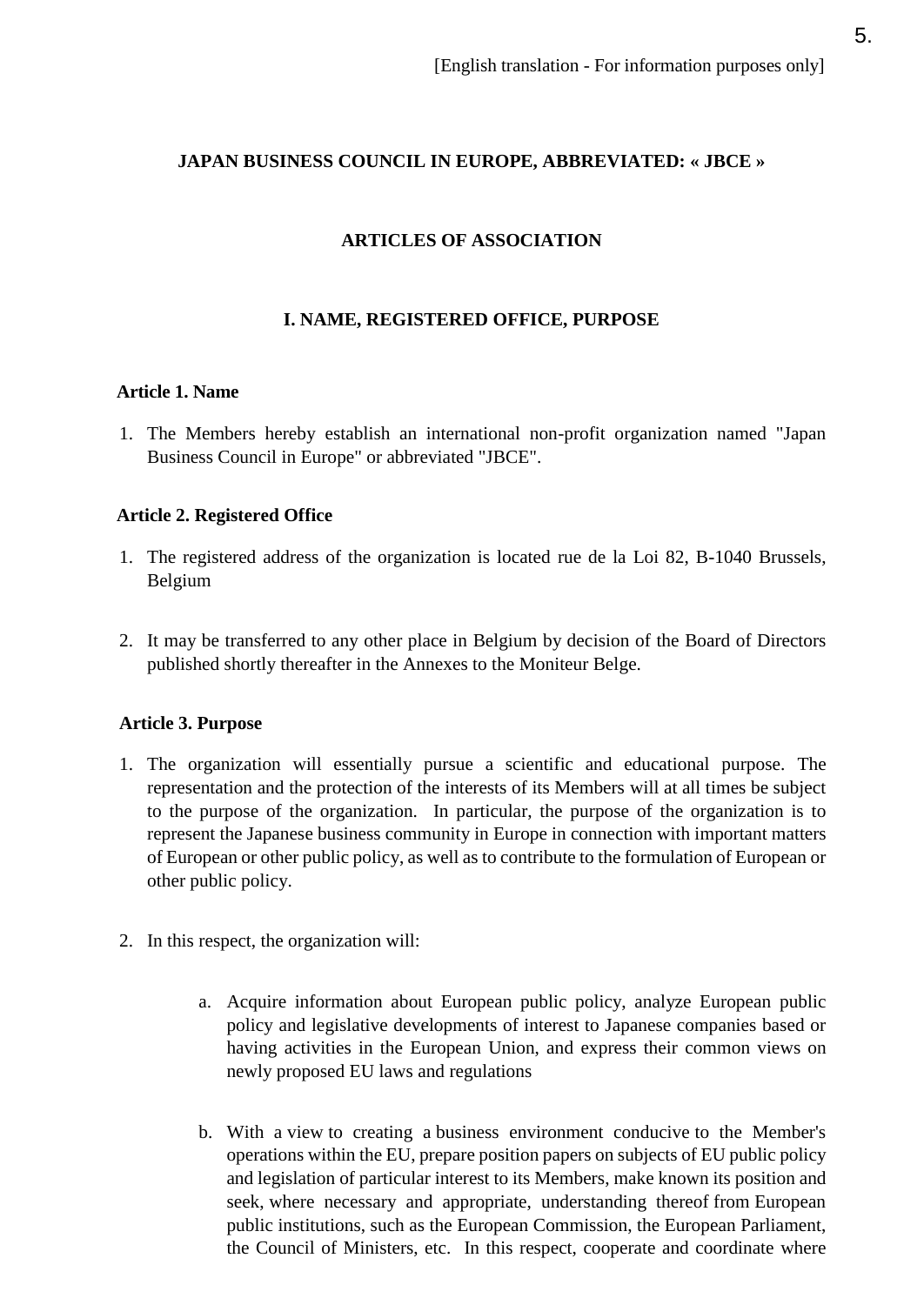necessary with all relevant organizations and sectoral trade associations. Conduct studies on EU public policies and legislative developments that contribute to the further integration of the single market, and the practical implications thereof.

c. Engage in the following types of activities for the purpose of increasing understanding of Japanese companies by government officials and all other people concerned in Europe and promoting exchanges between them:

Arrange opportunities for dialogue on important policy matters between the Members and the European Commission, members of the European Parliament and the European trade organizations and all other EU organizations or persons concerned;

Organize seminars at which senior executives of Japanese companies will be invited to address an audience of interested EU and national authorities, agencies, organizations, businesses and the media; host seminars on important EU or Japanese policy issues at which senior Members of the European and national administrations, representative Members of the industrial and other organizations, and other persons concerned will be invited to speak.

Prepare and publish position papers, newsletters and press releases; increase the availability of the organization's position papers, newsletters, press releases and other documents for Members by means of release on its web site.

d. Conduct any other activities that may be necessary or useful for meeting the purpose set forth in this Article.

## **II. MEMBERS**

## **Article 4. Applications for Membership**

- 1. Applications for Membership will be subject to the following conditions:
	- i. Members are either companies or organizations.
	- ii. Members that are companies will be Japanese companies, European subsidiaries of Japanese companies or European companies controlled by Japanese companies, where the Japanese company concerned holds more than 50% of the voting rights linked to the shares in the European company; it being understood that at the time of incorporation and any time thereafter, all Japanese and European companies are duly established under the applicable laws of their country of incorporation.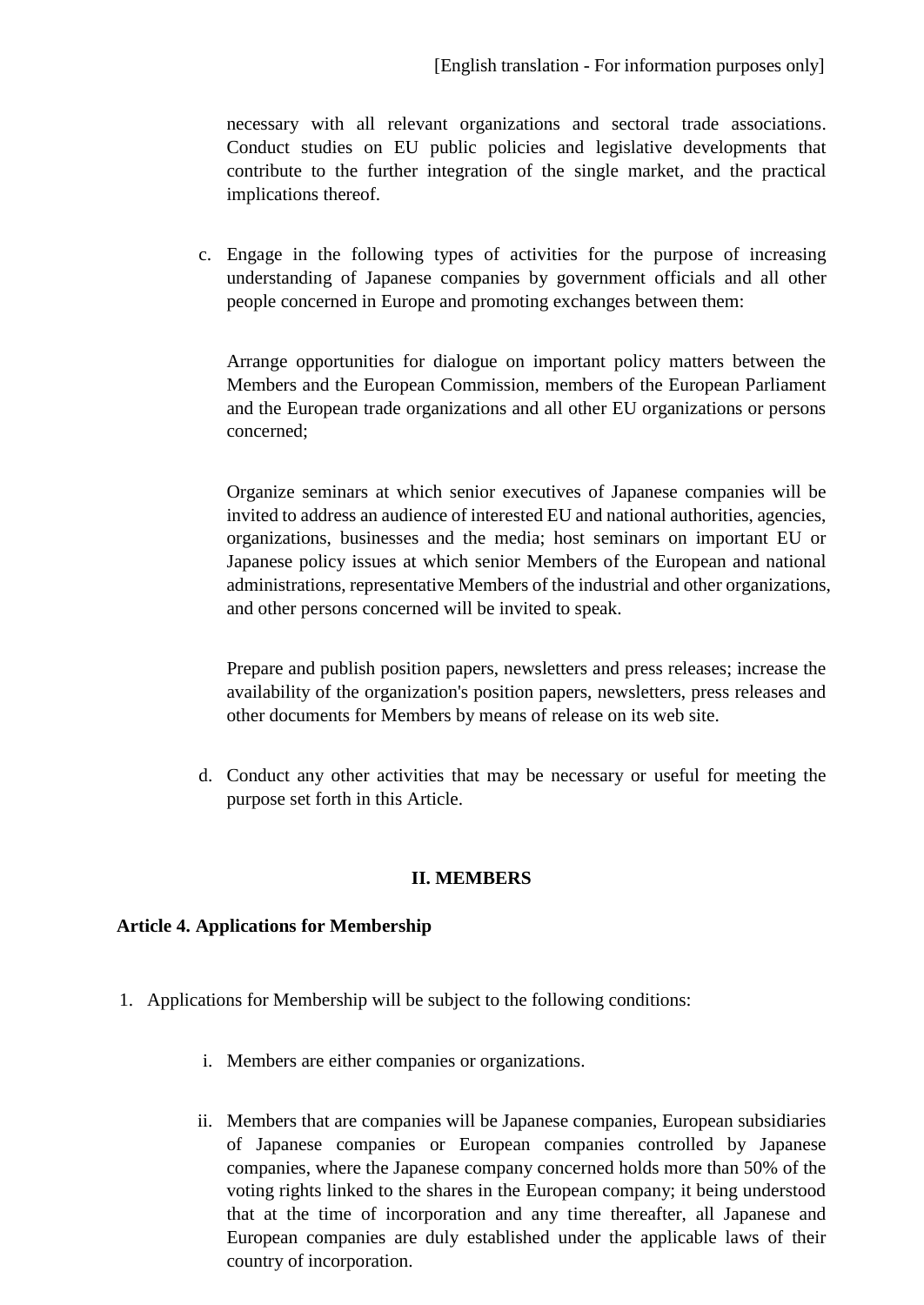- iii. Members that are organizations will be Japanese organizations or European organizations representing the Japanese business community; it being understood that at the time of incorporation and any time thereafter, all Japanese and European organizations have legal personality and are duly established under the applicable laws of their country of incorporation.
- iv. Applications will be submitted to the Board of Directors, which will take the appropriate decisions thereon.

## **Article 5. Resignation, Expulsion**

- 1. A Member may resign by giving at least three months notice. A Member who decides to resign from the organization has no right over the social funds. During the notice period, the Member's membership of the organization shall remain effective, including the Member's obligation to pay membership fee and, if any, issue-specific fees defined in the Article 6. If the Member has paid the membership fee for a specific year in excess of what is due by the end of the notice period, that Member may be entitled to reclaim the excess payment. Regarding the issue-specific fees, resolution shall be decided in accordance with the agreement defined in the Article 6.2.
- 2. The exclusion of Members from the organization may be requested by the Board of Directors, after having permitted the Member concerned to speak in its defense, and will be validly deliberated by the General Assembly, provided that at least two thirds of the Members are present or represented.

## **Article 6. Membership Fee and Issue-Specific Fee**

- 1. Members pay an annual subscription, the amount of which is decided by the General Assembly on the basis of a proposal made by the Board of Directors.
- 2. As for the expenses relating to Issue-Specific Committees, any costs (including legal fees) to which the Committee Members have agreed in advance, will be shared equally among all Members participating in the relevant Committee activities, except if the Members explicitly agree with other cost-sharing principles.

## **III. GENERAL ASSEMBLY**

#### **Article 7. Composition, Powers**

- 1. The General Assembly possesses al the powers necessary or useful for meeting the purpose of the organization. It represents all the Members. Any decision made by the General Assembly will bind all Members, including those who are absent or disagree.
- 2. In particular, the General Assembly shall deliberate and take resolutions on the following issues: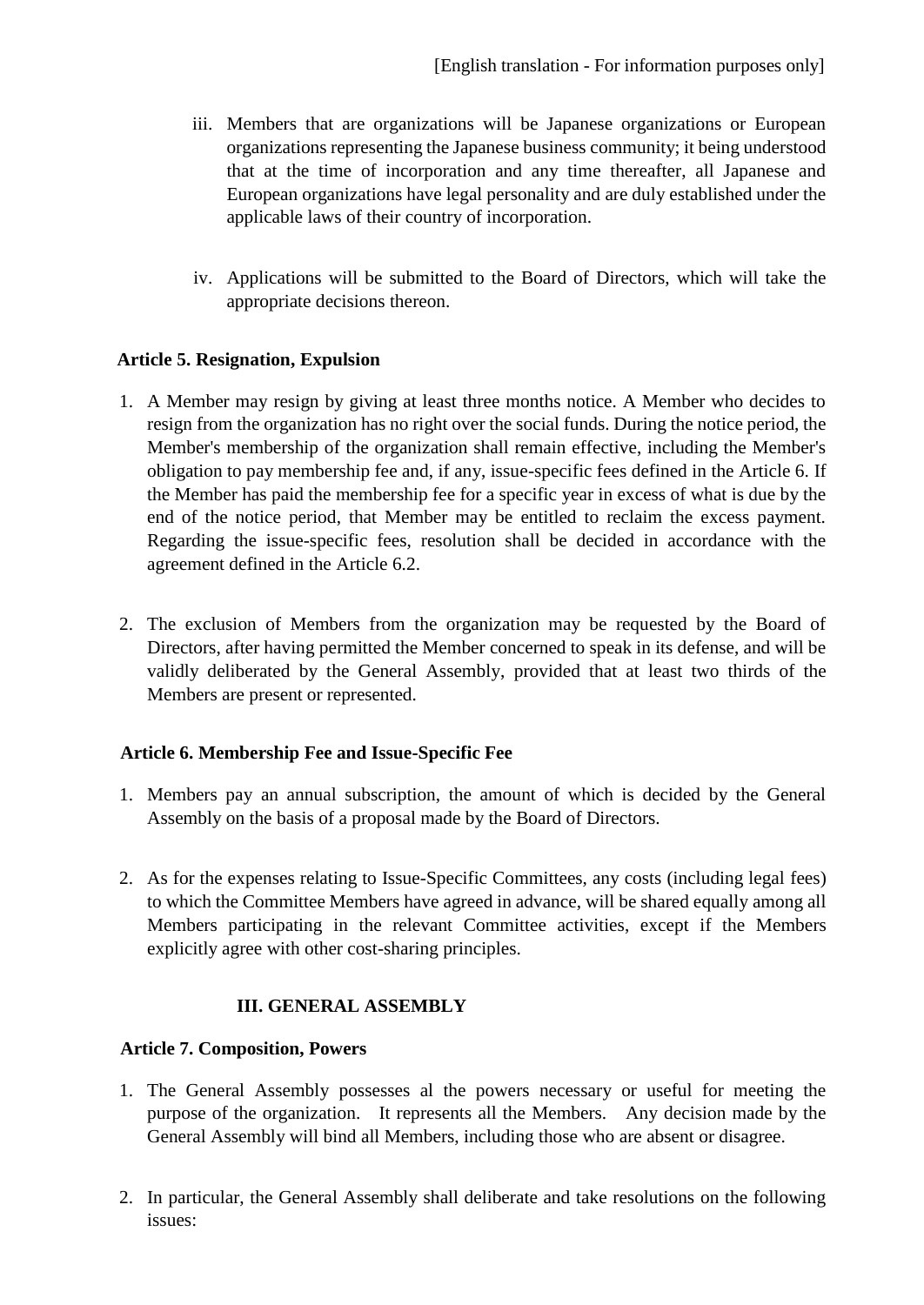- a. approval of the annual plan;
- b. approval of the budget and of the annual accounts;
- c. approval of the annual Member fee;
- d. appointment and resignation of the directors;
- e. amendment of the articles of association;
- f. dissolution of the organization;
- g. expulsion of Members; and
- h. the appointment and revocation of JBCE's external auditors and the determination of their terms of appointment.
- 3. The General Assembly shall elect a Chairman from among its Members on each occasion when it convenes.

#### **Article 8. Annual General Assembly, Extraordinary General Assembly, and Convocation**

- 1. The General Assembly meets ex officio once a year at the registered address or at the place as will be stipulated in the notice of the meeting delivered to the Members 15 working days in advance.
- 2. The notice is prepared by the Secretary General and approved by the Board of Directors. The notice sets out the agenda. Items that do not appear on the agenda cannot be subject to a resolution.
- 3. Any Extraordinary General Assembly may be called by the President upon decision of the Board, each time the organization's interest so requires.

#### **Article 9. Proxies, Quorum**

- 1. Each Member shall have one vote, regardless of whether such member is a company or an organization.
- 2. Any Members may be represented at the General Assembly by another Member or the Secretary General. Proxies may be given in writing by telegram, telex or facsimile and shall be deposited with the President. No Member may carry more than five proxies.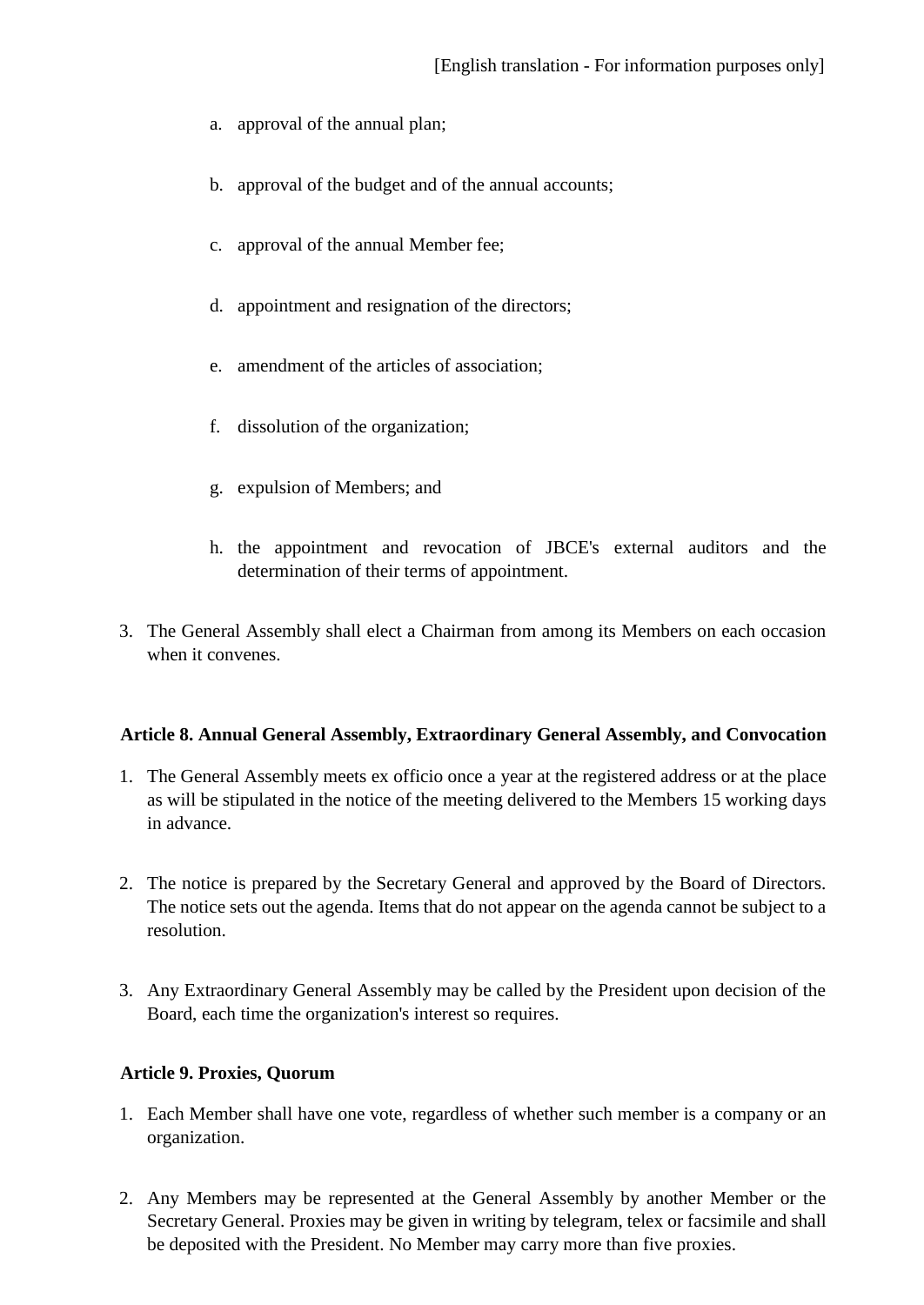3. The General Assembly will validly deliberate only if half of the Members are present or represented.

#### **Article 10. Agenda, Resolutions**

- 1. Except in the cases provided by law or if otherwise provided in any of these articles, all resolutions are taken by a majority of effective votes. In the case of deadlock, the resolution is rejected. Abstentions or invalid votes will not be counted as effective votes.
- 2. The resolutions of the General Assembly are signed by the Chairman. They are written or inserted in a special register kept by the Secretary General. The register will be at the disposal of all Members.
- 3. In exceptional cases, when urgently required and in the interests of the organization, proposed resolutions shall be deemed adopted if within the 15 working days after having been sent, the number of duly completed written communications returned to the Secretary General is sufficient to meet the quorum and voting requirements set forth in the related Articles. In this event, every Member will receive a form explaining the reason and the modalities of the resolutions to be taken; the form will include the following: (a) first name and surname of the Member or his/her representative, b) his/her registered address or domicile, c) the agenda of the General Assembly, d) his/her voting behavior or abstention regarding al the items on the agenda, and, possibly, e) the deadline of the validity of his/her proxy. The form will be signed by the Member or his/her representative. Resolutions taken in this way will be confirmed at the occasion of the next General Assembly.
- 4. The Secretary General shall be entitled to attend the General Assembly.

## **Article 11. Modifications to the Articles of Association and Dissolution of the Organization**

- 1. Any proposal whose object would entail modification to the Articles of Association or the dissolution of the organization must be made by the Board of Directors or by at least one third of the Members.
- 2. The Board of Directors is obliged to give notice to the Members at least three months prior to the date when the General Assembly will deliberate on such proposal.
- 3. The General Assembly will validly deliberate only if two thirds of the Members of the organization are present or represented. A decision will be validly taken only if on a majority of at least two thirds of the votes. However, if a General Assembly does not bring together two thirds of the effective Members of the organization, a new General Assembly shall be convened which will deliberate definitively, irrespective of the number of Members present or represented.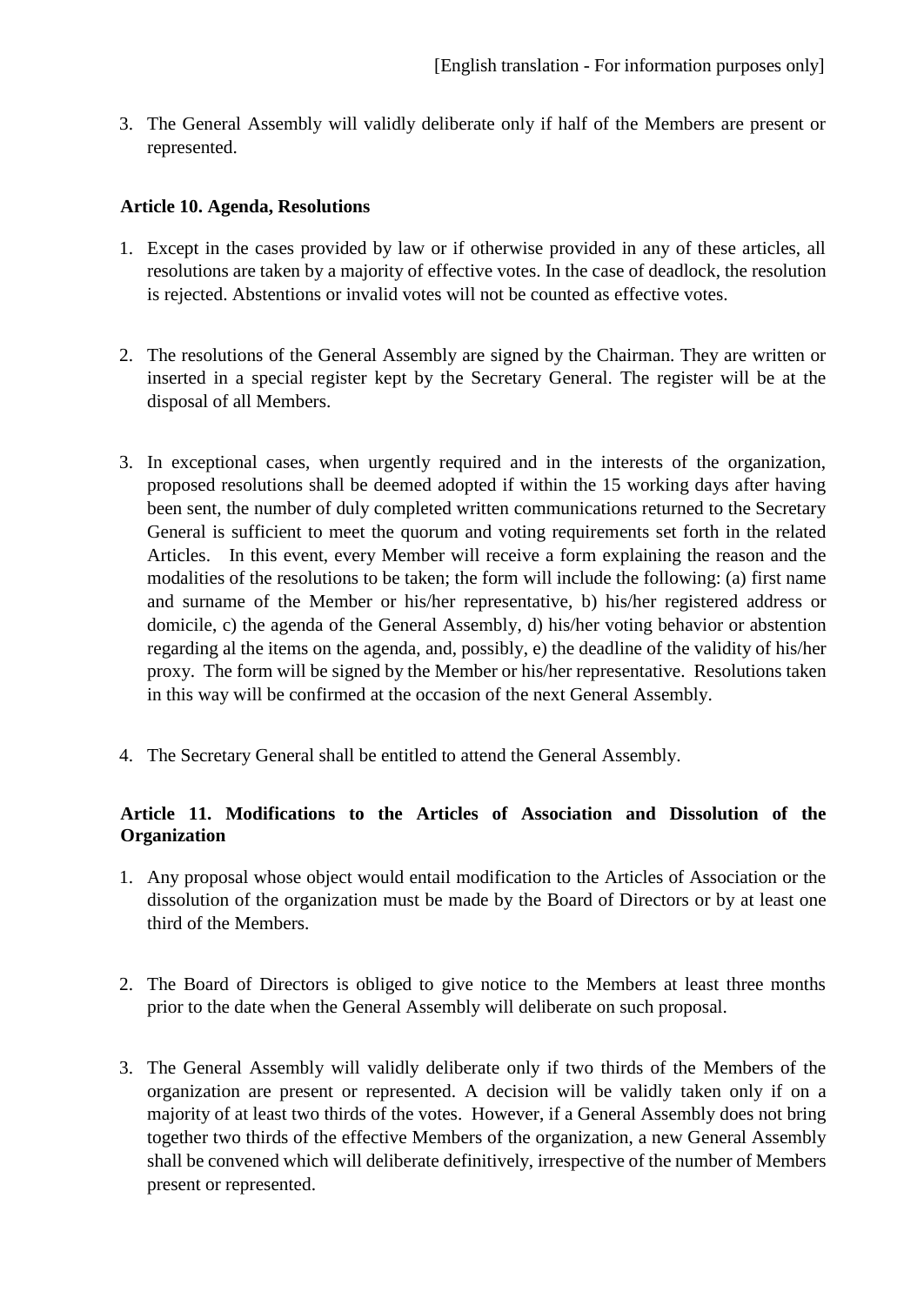- 4. The modifications to the Articles of Association will take effect only after approval by Royal Decree if required by law and will be published as required by law.
- 5. The General Assembly will determine the form of dissolution and liquidation of the organization. In case of dissolution of the organization, any remaining asset shall be attributed to non-profit purposes being one or more non-profit organizations having similar purposes as those of the organization.

# **IV. ADMINISTRATION**

#### **Article 12. Composition**

- 1. The organization is managed by the Board of Directors. The directors shall be elected by the General Assembly from among its Members. The General Assembly shall also elect a President and Vice-Chairmen from among the directors. The General Assembly shall also elect a Secretary General who shall be a director but must not necessarily be chosen from among its Members. The Board of Directors shall then elect a Treasurer from among the directors. There may never be fewer than three directors at any time.
- 2. A Member of the Board of Directors may be dismissed by the General Assembly, deciding by a two-thirds majority of the Members present or represented.
- 3. If a Member of the Board of Directors resigns or is dismissed by the General Assembly, this Member may be replaced; if so, the replacing Member's term will be for the remainder of the other Member's term.
- 4. If the President, one of the Vice-Chairmen or any other director is no longer able to fulfill his/her respective responsibilities because of a change of his/her position within the corporate or association structure of the Member which she/he represents, this Member shall assign his/her replacements within its corporate or association structure as his/her replacement within the JBCE. The replacement must be confirmed in his/her position on the occasion of the next General Assembly.
- 5. If the Secretary General is no longer able to fulfill his/her responsibilities, his/her successor will be appointed by the Board of Directors. The new Secretary General must be confirmed in his/her position on the occasion of the next General Assembly.
- 6. If the Treasurer is no longer able to fulfill his/her responsibilities because of a change of his/her position within the corporate or association structure of the Member which he/she represents, this Member shall assign his/her replacement within the corporate or association structure of this Member as the Treasurer of the JBCE. The new Treasurer must be confirmed in his/her position on the occasion of the next meeting of the Board of Directors.
- 7. If the President is absent for any reason, the Board of Directors will appoint one of its Vice-Chairmen to act as the President.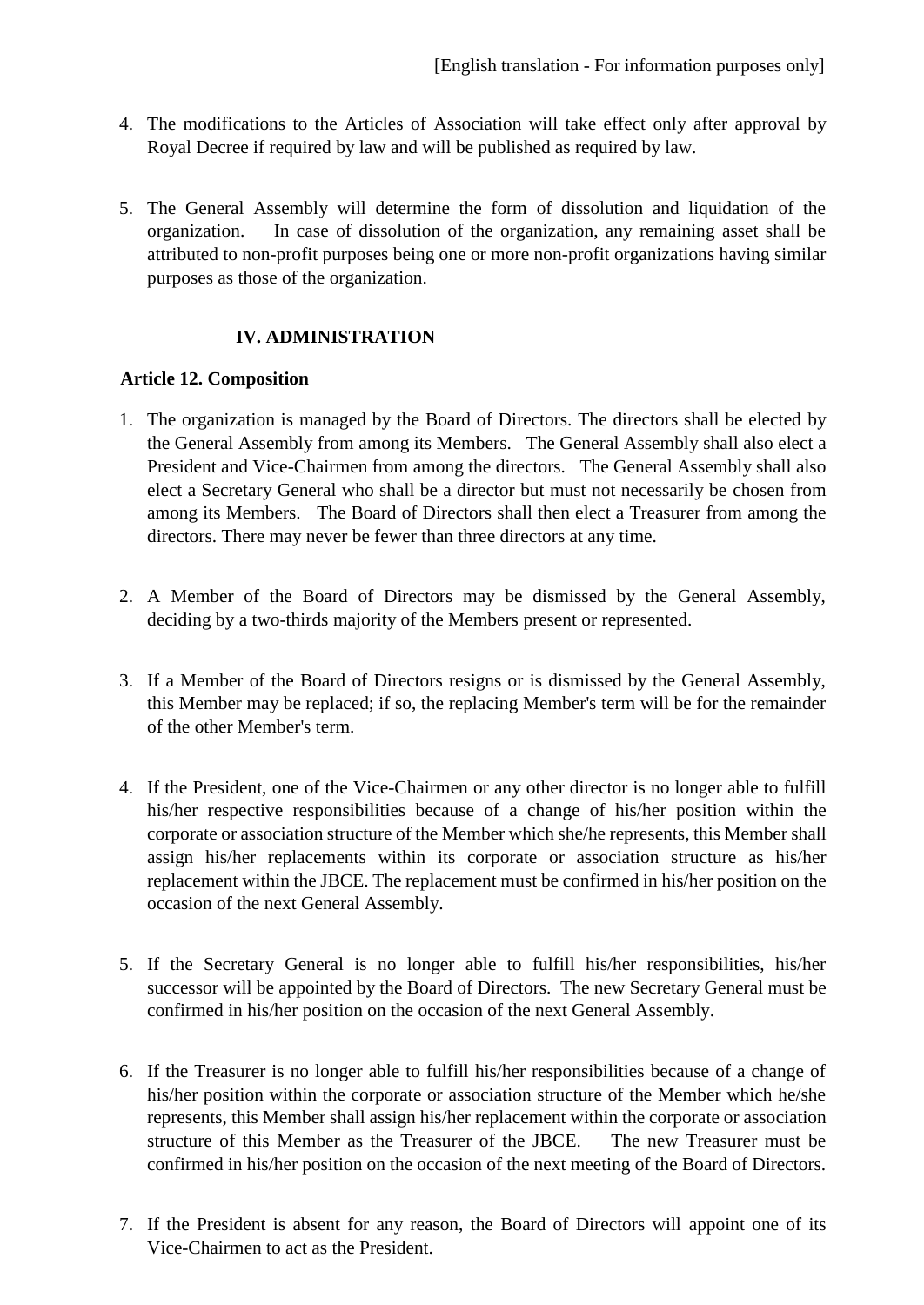#### **Article 13. Procedure**

- 1. The Board will meet twice a year or whenever convened by the Secretary General, at the request of the President or whenever at least five Members so request in writing.
- 2. The meetings are held at the place indicated in the convening notices.
- 3. Any directors may be represented by another director or the Secretary General. The proxies may be given in writing by telegram, telex or facsimile and shall be deposited with the President. No director may carry more than five proxies.
- 4. The Board of Directors will validly deliberate and decide, provided that half of its Members are present or represented.
- 5. Except in the cases provided by law or if otherwise provided in any of these articles, the resolution of the Board of Directors are taken by a majority of effective votes. In the case of deadlock, the President has a casting vote. Abstentions or invalid votes will not be counted as effective votes.
- 6. The resolutions of the Board of Directors are signed by the President. They are written or inserted in a special register kept by the Secretary General. The register will be at the disposal of all Members.
- 7. In exceptional cases, when urgently required and in the interests of the organization, proposed resolutions shall be deemed adopted if within the 15 working days after having been sent, the number of duly completed written communications returned to the Secretary General is sufficient to meet the quorum and voting requirements set forth in this Article.
- 8. In this event, every director will receive a form explaining the reason and the modalities of the resolution to be taken; the form will include the following:
	- a. first name and surname of the director,
	- b. his/her domicile,
	- c. the agenda of the Meeting of the Board,
	- d. his/her voting behavior or abstention regarding all the items on the agenda, and, possibly,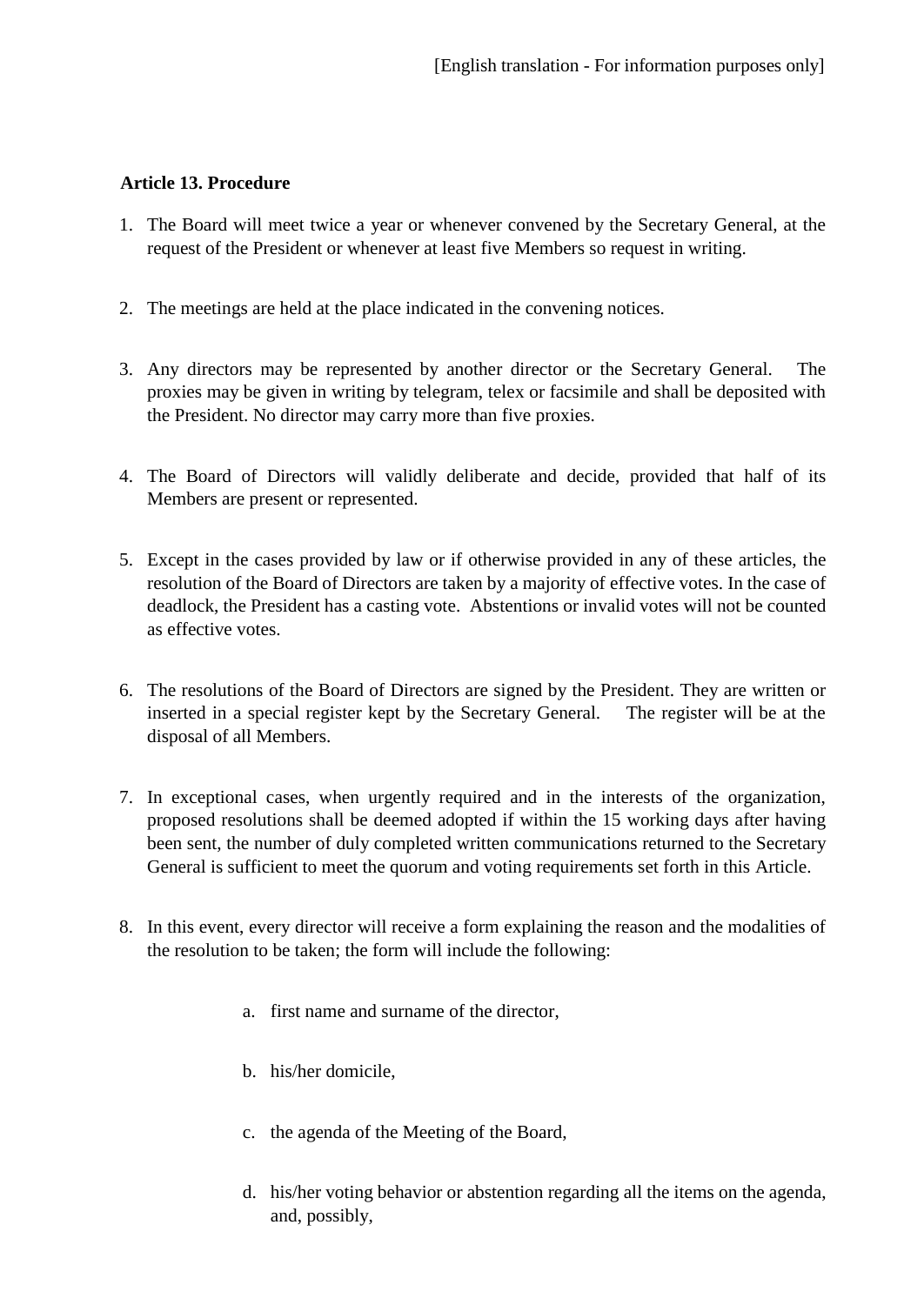e. the deadline of the validity of the proxy. The form will be signed by the director. Resolutions taken in this way will be confirmed at the occasion of the next Meeting of the Board.

## **Article 14. Powers**

1. Board of Directors:

The Board of Directors is empowered to do and perform whatever is necessary or useful for the realization of the purpose of the organization, except for the powers provided in Article 7.2, which are explicitly reserved to the General Assembly. The Board's powers include, among others:

- a. implementing the JBCE's overall policy as determined by the General Assembly;
- b. admitting new Members;
- c. suspending Members;
- d. the appointment and dismissal of the Treasurer;
- e. approving the organization of and the arrangements regarding the administration of the JBCE as proposed by the Secretary General;
- f. establishing Committees, Task Forces, Working Groups or Working Parties, as from time to time deemed appropriate, and with the powers and tasks deemed appropriate; and
- g. proposing the annual Member fee to the General Assembly.

## 2. President:

The President's powers shall include:

- a. Representing the JBCE at high-level meetings;
- b. coordinating critical issues with Members; and
- c. supervise the organization and administration of the JBCE.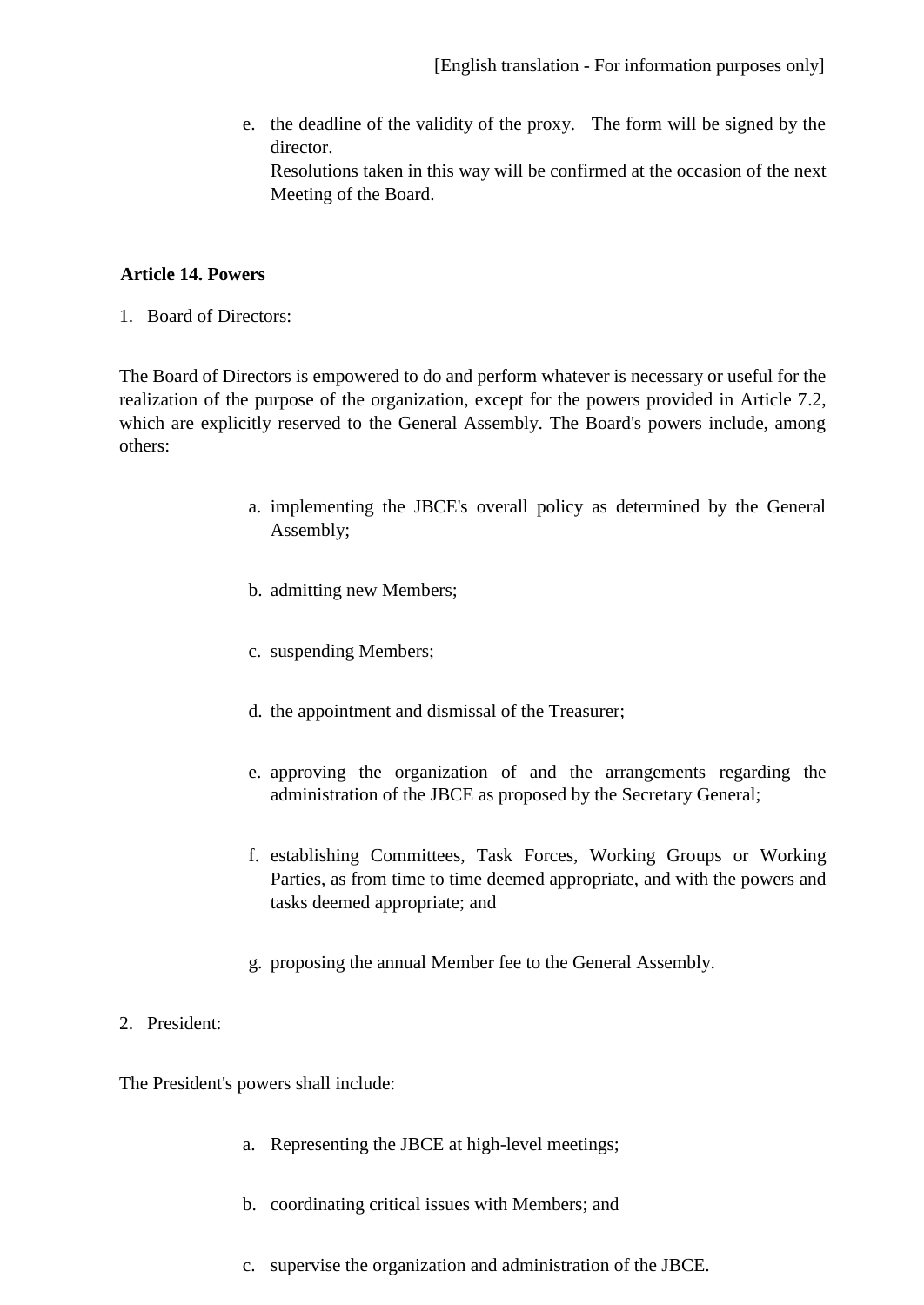#### 3. The Vice-Chairmen:

The Vice-Chairmen's powers shall include:

- a. acting as spokespersons for the JBCE;
- b. representing the JBCE at appropriate levels with regard to all issues of concern to the JBCE;
- c. supporting the activities of the President.
- 4. Secretary General:

The Secretary General's powers shall include:

- a. organizing the daily management of JBCE;
- b. liaising with regard to all activities conducted in pursuit of the purpose of the JBCE;

The Secretary General is entitled to designate his/her staff to perform his/her duties.

## **Article 15. Representation vis-a-vis Third Parties**

- 1. The organization will be validly represented by the President or the Secretary General who will not have to justify towards third persons the powers imparted to that end, or, within the limits of the day-to-day management, by a person who is entrusted with special proxies.
- 2. All Members may during regular business hours consult the organization's registers in which all decisions of the Members and of the Directors are recorded.

## **V. BUDGET AND ACCOUNTS**

#### **Article 16.**

- 1. The fiscal year starts on the first day of April and ends on the thirty-first day of March, except of the first fiscal year, which will start as of this day and end on the thirty-first day of March next calendar year.
- 2. The Board must submit to the approval of the General Assembly the accounts of the past year and the budget for the next budgetary year.